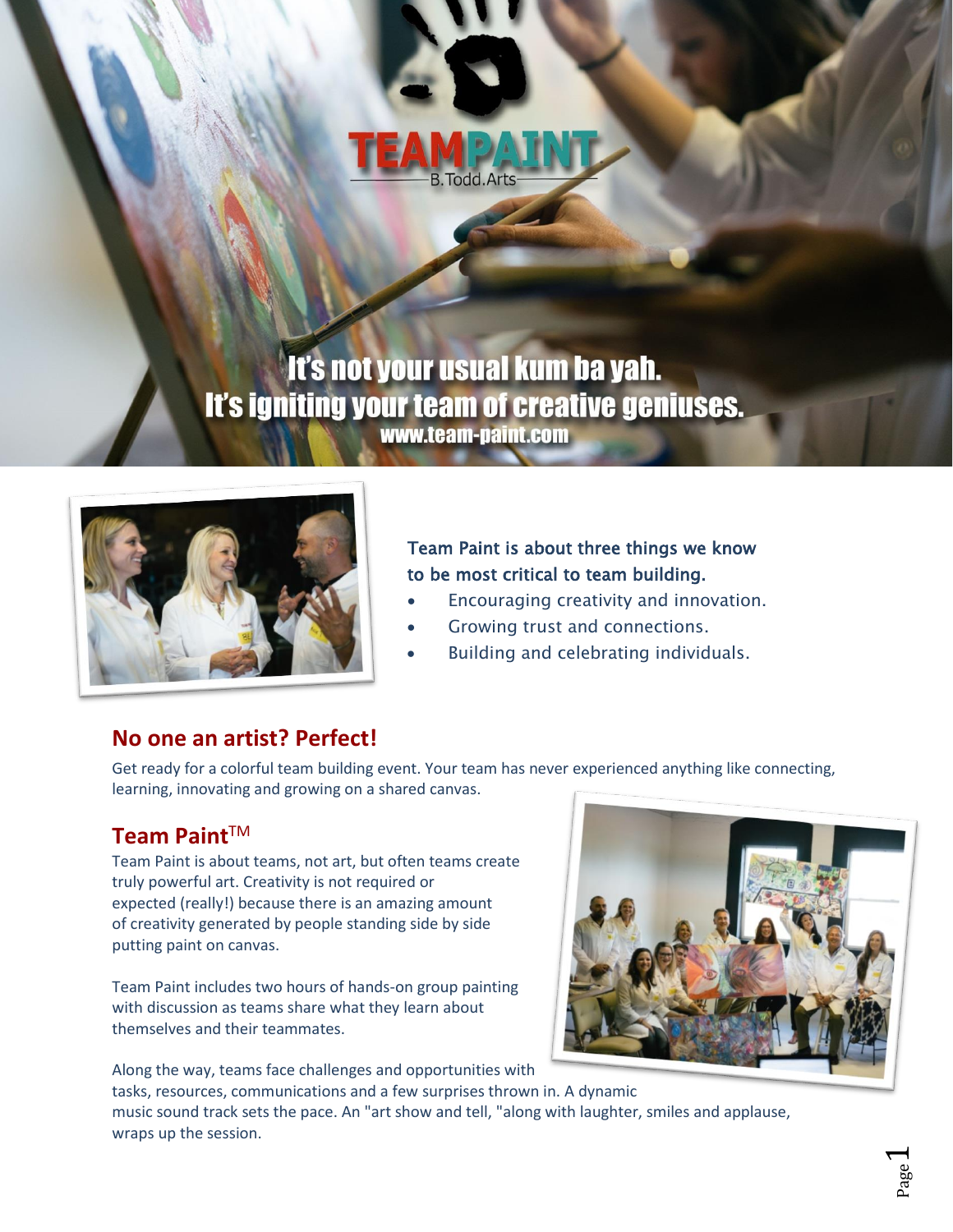### **More Team Paint**

- **Businesses.** We help people fire up their talents and passions, and tap into creativity as teams and as individuals.
- **Non-Profits.** Work on your mission, improve board relations, enrich work teams, raise funds (auction your art). Everyone has a hand on the canvas to deliver your mission.
- **Conventions.** Tie in a keynote on innovation with a Team Paint experience. We scale up to any size.
- **Sports.** Build cohesion key element to success. Bring your team members closer together, grow trust and work on common goals.
- **Families, Friends, Celebrations.** Hellos, good-byes, celebrations, and "we who can do anything together" moments are amazing when you create art to represent them! Great for multi-generational families, girlfriends, birthdays, wedding parties, and reunions.
- **Youth, Camps.** No more kum-ba-yah (although we like keeping the s'mores). Some of the most amazing connections and arts come from these experiences.
- **Generations, Hospice.** Gather those people who mean the most to you and paint. The experience and the canvas are both lasting memories that keep the heart warm long after the day is over.



• **Couples.** Love is in the air and paint is on your canvas. Just add wine. One dating gentlemen said he knew he found his match after creating art together.

### **Book Team Paint**

**Free Consultation.** Prior to painting, you will receive a free consultation to discuss what is going on with your team and what you'd like to accomplish. Your Team Paint experience delivers results – embracing your mission, adapting to change, communicating, setting goals, solving problems, growing, plain and simple working together.

**Mobile Art Studio.** We come to you. With acrylic paints, brushes, canvas, smocks, tarps and plastic. No walls will be harmed in the making of your team.

**Pricing.** During your consultation, we will determine number of participants, time allotment and how to best give you a return on your training investment. We coach all team sizes, from a group of three to 500 and more. You will be provided a quote personalized for your experience. A 50% deposit is due upon booking.



#### **Pricing guidelines:**

Three to four participants, \$575. For each additional participant, \$100.

Thirty participants, \$3,000. For each additional participant, \$90.

#### **Fees:**

Travel costs from Omaha, Nebraska. Appropriate ground transportation and lodging (if needed). Shipping of materials prior to event (if flying). Tax and any other state/local fees.

#### **Contact:**

Beverly Todd | B.Todd.Arts, LLC | 402.297.4843 [btodd@Team-Paint.com](mailto:btodd@Team-Paint.com) | www.Team-Paint.com